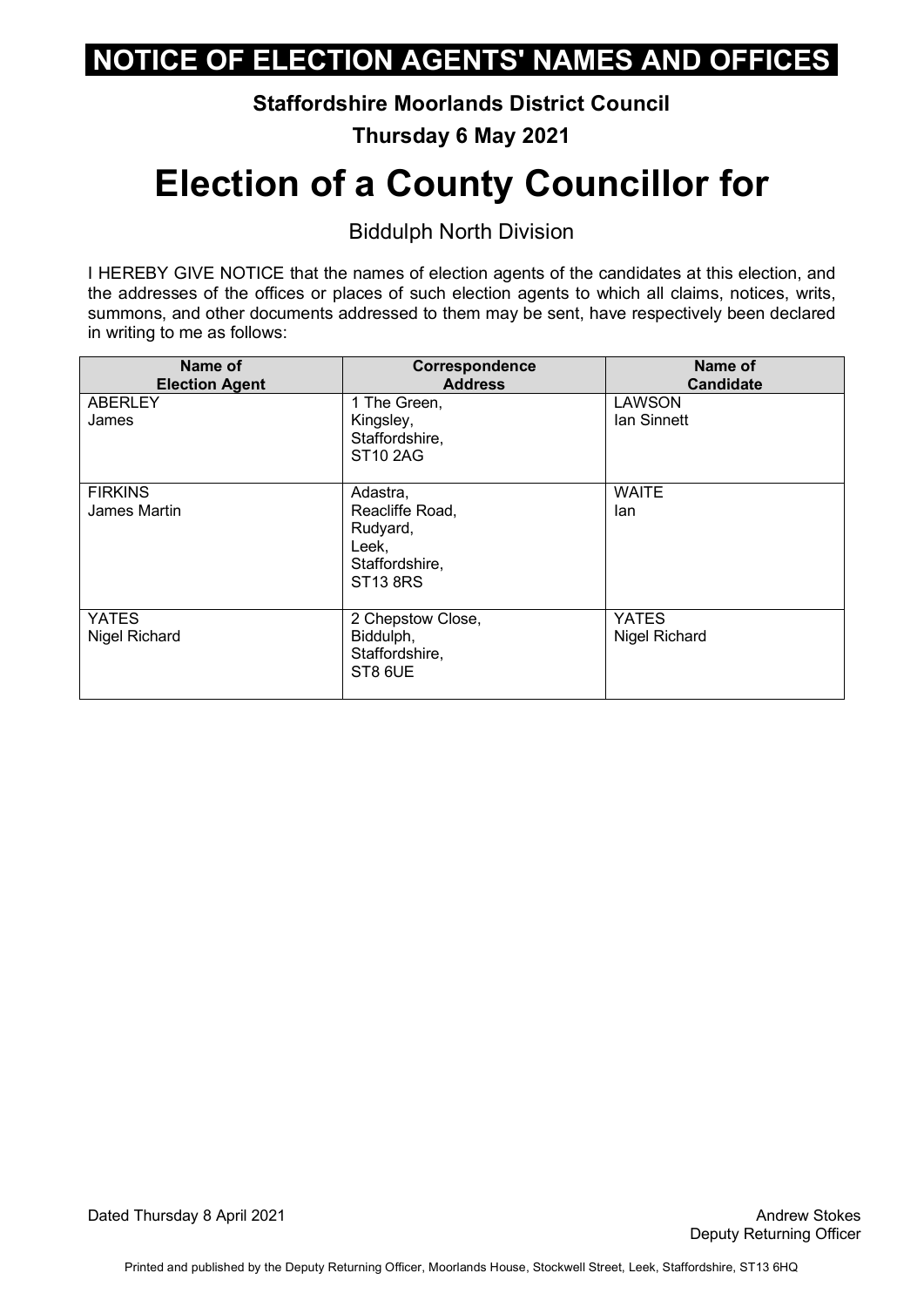**Staffordshire Moorlands District Council** 

**Thursday 6 May 2021** 

# **Election of a County Councillor for**

Biddulph South & Endon Division

| Name of<br><b>Election Agent</b> | Correspondence<br><b>Address</b>                               | Name of<br><b>Candidate</b>         |
|----------------------------------|----------------------------------------------------------------|-------------------------------------|
| <b>ABERLEY</b><br>James          | 1 The Green,<br>Kingsley,<br>Staffordshire,<br><b>ST10 2AG</b> | <b>FLUNDER</b><br>Keith             |
| <b>GREGG</b><br>Roy William      | 22 Westfields,<br>Leek,<br>Staffordshire,<br><b>ST13 5LP</b>   | <b>REDFERN</b><br>John Phillip      |
| <b>SALT</b><br>Jillian Tracy     | 50 John Street,<br>Biddulph,<br>ST8 6AT                        | <b>SALT</b><br><b>Jillian Tracy</b> |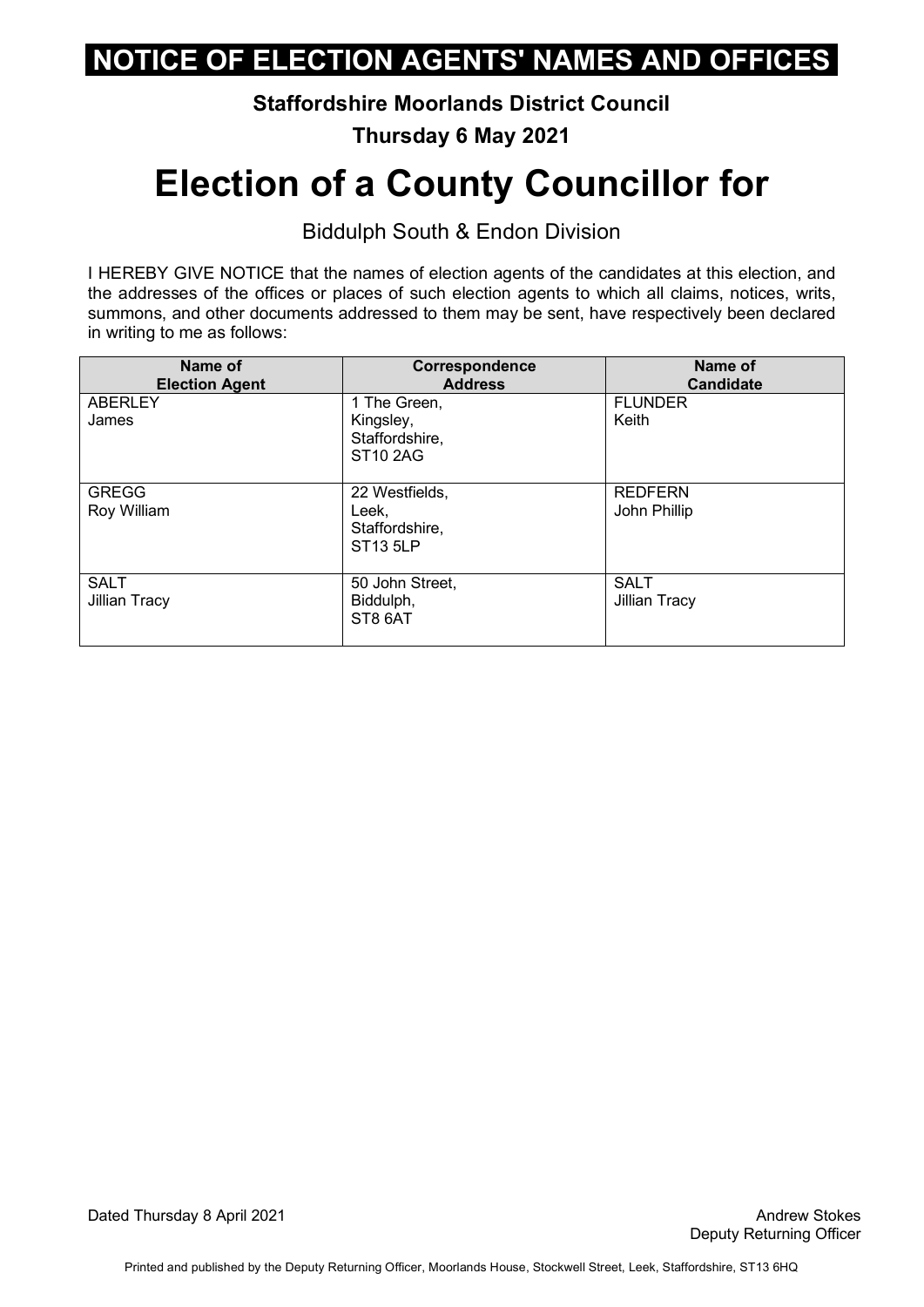**Staffordshire Moorlands District Council** 

**Thursday 6 May 2021** 

# **Election of a County Councillor for**

Caverswall Division

| Name of<br><b>Election Agent</b>          | Correspondence<br><b>Address</b>                                                   | Name of<br><b>Candidate</b>               |
|-------------------------------------------|------------------------------------------------------------------------------------|-------------------------------------------|
| <b>CHURCH</b><br>Andrew Stuart Cunningham | Gateways,<br>Stoney Lane,<br>Endon,<br>Staffordshire Moorlands,<br>ST9 9BX         | <b>CHURCH</b><br>Andrew Stuart Cunningham |
| <b>FIRKINS</b><br>James Martin            | Adastra,<br>Reacliffe Road,<br>Rudyard, Leek,<br>Staffordshire,<br><b>ST13 8RS</b> | <b>SHARROCK</b><br>Andrew                 |
| <b>ABERLEY</b><br>James                   | 1 The Green,<br>Kingsley,<br>Staffordshire,<br><b>ST10 2AG</b>                     | <b>WARD</b><br>Ross David                 |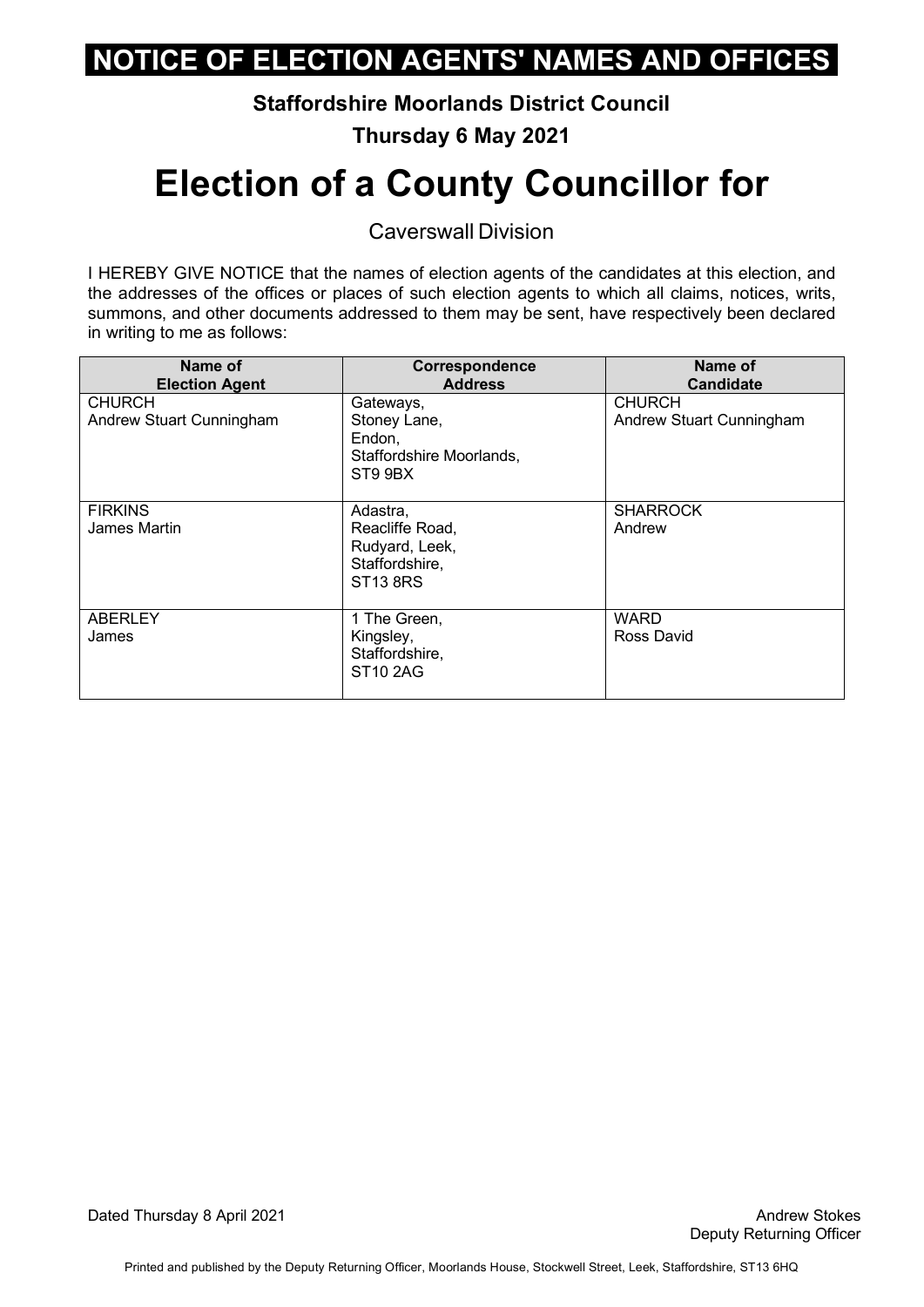**Staffordshire Moorlands District Council** 

**Thursday 6 May 2021** 

## **Election of a County Councillor for**

Cheadle & Checkley Division

 I HEREBY GIVE NOTICE that the names of election agents of the candidates at this election, and the addresses of the offices or places of such election agents to which all claims, notices, writs, summons, and other documents addressed to them may be sent, have respectively been declared in writing to me as follows:

| Name of<br><b>Election Agent</b> | Correspondence<br><b>Address</b>                                                               | Name of<br><b>Candidate</b>     |
|----------------------------------|------------------------------------------------------------------------------------------------|---------------------------------|
| <b>DEAVILLE</b><br>Mark Anthony  | Springhill Bungalow,<br>Breach Lane,<br>Totmonslow,<br>Staffordshire,<br><b>ST10 4JL</b>       | <b>DEAVILLE</b><br>Mark Anthony |
| <b>HAINES</b><br>Mike            | 39 Dane Grove,<br>Cheadle,<br>Staffordshire,<br>ST10 1QS                                       | <b>GRATTON</b><br>Debra Jayne   |
| <b>FIRKINS</b><br>James Martin   | Adastra,<br>Reacliffe Road,<br>Rudyard,<br>Leek,<br>Staffordshire,<br><b>ST13 8RS</b>          | <b>VICKERSTAFF</b><br>Daniella  |
| <b>WILKINSON</b><br>Peter        | 1 Bank Cottages,<br>Quarry Bank,<br>Hollington,<br>Tean,<br>Stoke-on-Trent,<br><b>ST10 4HQ</b> | <b>WILKINSON</b><br>Peter       |

Dated Thursday 8 April 2021 **Andrew Stokes Dated Thursday 8 April 2021**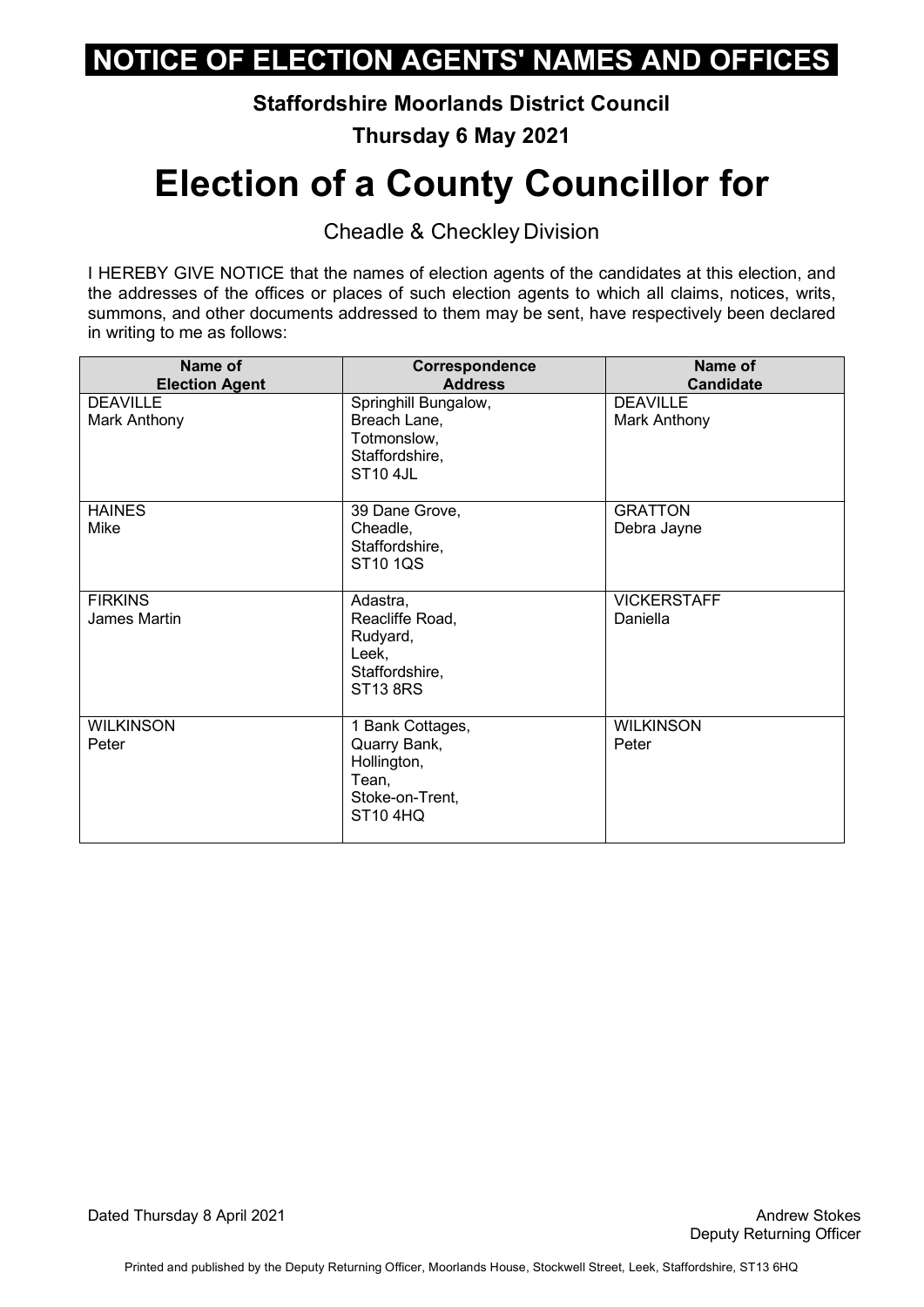**Staffordshire Moorlands District Council** 

**Thursday 6 May 2021** 

# **Election of a County Councillor for**

Churnet Valley Division

 I HEREBY GIVE NOTICE that the names of election agents of the candidates at this election, and the addresses of the offices or places of such election agents to which all claims, notices, writs, summons, and other documents addressed to them may be sent, have respectively been declared in writing to me as follows:

| Name of<br><b>Election Agent</b> | Correspondence<br><b>Address</b>                                                      | Name of<br><b>Candidate</b>          |
|----------------------------------|---------------------------------------------------------------------------------------|--------------------------------------|
| <b>CAWLEY</b><br>William Ian     | 40 Grove Street,<br>Leek,<br>Staffordshire,<br><b>ST13 8DU</b>                        | <b>CAWLEY</b><br>William Ian         |
| <b>FIRKINS</b><br>James Martin   | Adastra,<br>Reacliffe Road,<br>Rudyard,<br>Leek,<br>Staffordshire,<br><b>ST13 8RS</b> | <b>STEAD</b><br>Helen Jane           |
| <b>ABERLEY</b><br>James          | 1 The Green,<br>Kingsley,<br>Staffordshire,<br><b>ST10 2AG</b>                        | <b>WORTHINGTON</b><br>Michael Philip |

Dated Thursday 8 April 2021 **Andrew Stokes Dated Thursday 8 April 2021**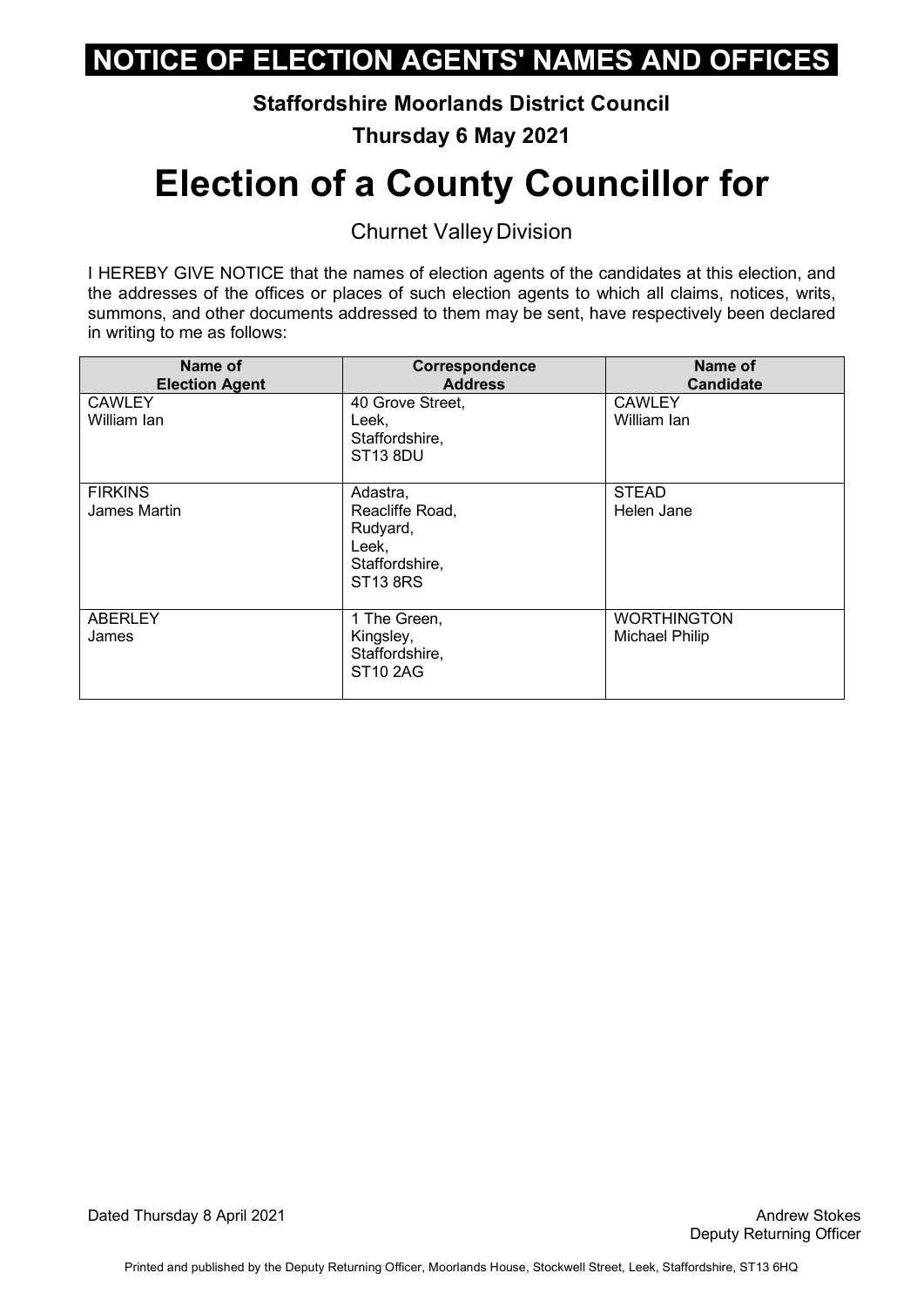**Staffordshire Moorlands District Council** 

**Thursday 6 May 2021** 

# **Election of a County Councillor for**

Leek Rural Division

| Name of<br><b>Election Agent</b>                    | Correspondence<br><b>Address</b>                                                               | Name of<br><b>Candidate</b>                         |
|-----------------------------------------------------|------------------------------------------------------------------------------------------------|-----------------------------------------------------|
| <b>ABERLEY</b><br>James                             | 1 The Green,<br>Kingsley,<br>Staffordshire,<br><b>ST10 2AG</b>                                 | HEATH<br>Christine Gillian                          |
| <b>FIRKINS</b><br>James Martin                      | Adastra,<br>Reacliffe Road,<br>Rudyard,<br>Leek,<br>Staffordshire,<br><b>ST13 8RS</b>          | <b>KEMPSTER</b><br>Jonathan Paul                    |
| <b>MALYON</b><br>Linda Ann                          | Cloverlea,<br>90 Brookfields Road,<br>Ipstones,<br>Staffordshire Moorlands,<br><b>ST10 2NH</b> | <b>MALYON</b><br>Linda Ann                          |
| <b>SWINDLEHURST</b><br><b>Matthew Charles James</b> | 19 Junction Road,<br>Leek,<br>Staffordshire,<br><b>ST13 5QL</b>                                | <b>SWINDLEHURST</b><br><b>Matthew Charles James</b> |